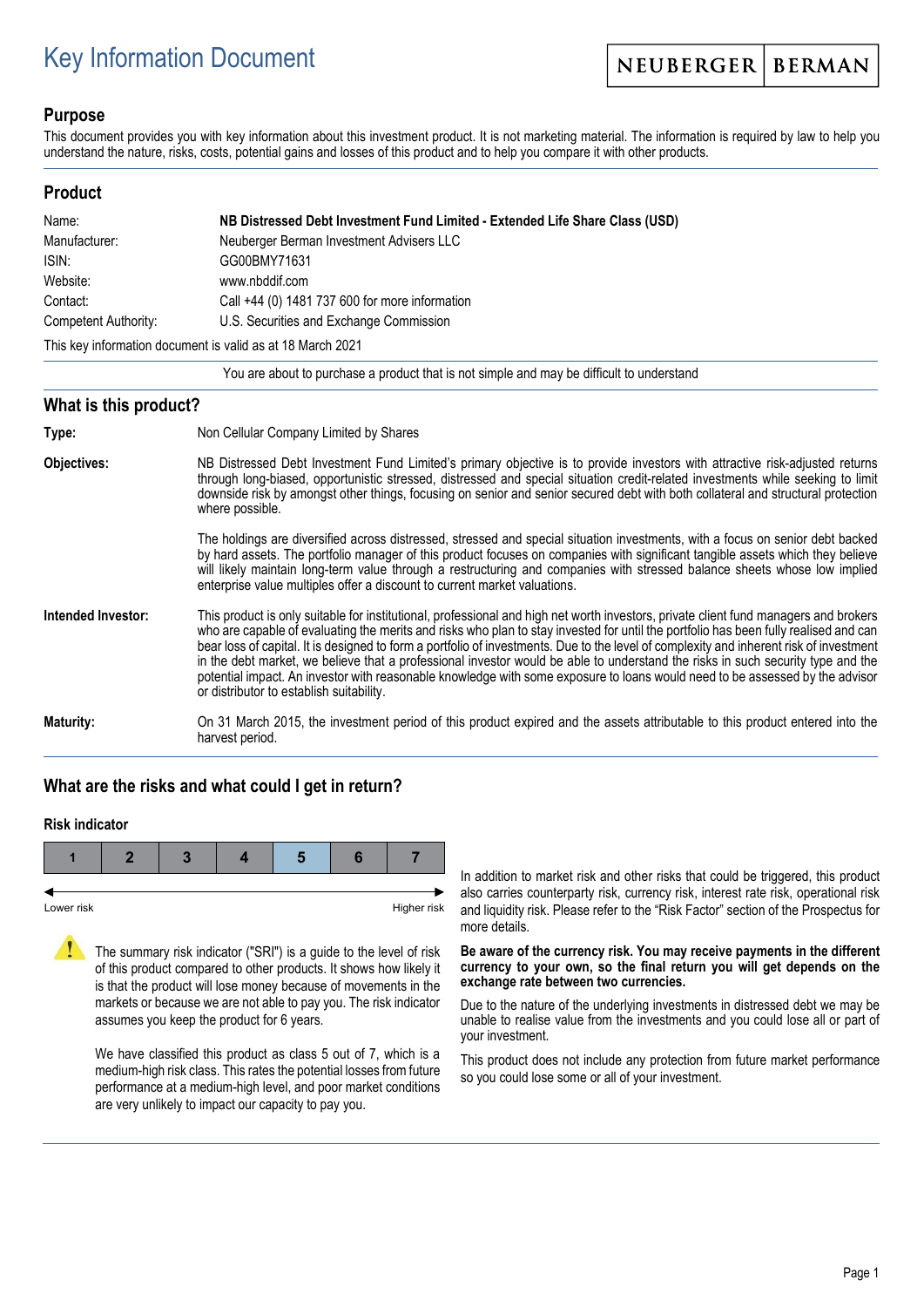| Investment 10 000 USD      |                                     |               |               |                                            |  |
|----------------------------|-------------------------------------|---------------|---------------|--------------------------------------------|--|
| <b>Scenarios</b>           |                                     | 1 year        | 3 years       | 6 years<br>(recommended<br>holding period) |  |
| <b>Stress Scenario</b>     | What you might get back after costs | 7672.33 USD   | 8 170.33 USD  | 7484.1 USD                                 |  |
|                            | Average return each year            | $-23.28$ %    | $-6.51%$      | $-4.72%$                                   |  |
| Unfavourable Scenario      | What you might get back after costs | 8880.44 USD   | 7 633.94 USDI | 6 245.24 USD                               |  |
|                            | Average return each year            | $-11.2%$      | $-8.61%$      | $-7.55%$                                   |  |
| <b>Moderate Scenario</b>   | What you might get back after costs | 9 507.9 USD   | 8 592.98 USD  | 7 382.99 USD                               |  |
|                            | Average return each year            | $-4.92%$      | $-4.93%$      | $-4.93%$                                   |  |
| <b>Favourable Scenario</b> | What you might get back after costs | 10 175.47 USD | 9668.49 USD   | 8724.4 USD                                 |  |
|                            | Average return each year            | 1.75%         | $-1.12%$      | $-2.25%$                                   |  |

This table shows the money you could get back over the next 6 years (recommended holding period), under different scenarios, assuming that you invest 10 000 USD. The scenarios shown illustrate how your investment could perform. You can compare them with the scenarios of other products.

The scenarios presented are an estimate of future performance based on evidence from the past on how the value on this investment varies, and are not an exact indicator. What you get will vary depending on how the market performs and how long you keep the product. The stress scenario shows what you might get back in extreme market circumstances, and it does not take into account the situation where we are not able to pay you.

The figures shown include all the costs of the product itself but may not include all the costs you pay to your advisor or distributor. The figures do not take into account your personal tax situation, which may also affect how much you get back.

**Market developments in the future cannot be accurately predicted. The scenarios shown are only an indication of some of the possible outcomes based on recent returns. Actual returns could be lower.**

### **What happens if NB Distressed Debt Investment Fund Limited is unable to pay out?**

This product is limited by shares as an investor you are liable for the product's debts up to the value of the assets of NB Distressed Debt Investment Fund Limited. As an investor in this product you would not be able to make a claim to the Channel Islands Financial Ombudsman in the event that NB Distressed Debt Investment Fund Limited is unable to pay out. There is no compensation or guarantee scheme in place which may cover potential losses.

## **What are the costs?**

The Reduction In Yield ("RIY") shows what impact the total costs you pay will have on the return you might receive and may reduce the growth of your investment ("Impact on Return"). The total costs take into account one-off, ongoing and incidental costs. The amounts shown below are the cumulative costs of the product itself, for three different holding periods. The figures assume that you invest 10 000 USD. The figures are estimates and may change in the future.

#### **Costs over Time**

The person selling you or advising you about this product may charge you other costs. If so, this person will provide you with information about these costs, and should show you the impact that all costs will have on your investment over time.

| Investment 10 000 USD           | If you cash in after 1 year | If you cash in after 3 years | If you cash in after 6 years |
|---------------------------------|-----------------------------|------------------------------|------------------------------|
| <b>Total costs</b>              | 263.00 USD                  | 768.43 USD                   | 1 477.81 USD                 |
| Impact on return (RIY) per year | 2.63 %                      | 2.63%                        | 2.63%                        |

### **Composition of Costs**

The table below shows:

- The impact each year of the different types of costs on the investment return you might get at the end of the recommended holding period.
- What the different cost categories mean.

This table shows the Impact on return per year

| One-Off costs        | <b>Entry costs</b>          | 0.00% | The impact of the costs you pay when entering your investment. This is the most you will pay,<br>and you could pay less. This includes the costs of distribution of your product. |
|----------------------|-----------------------------|-------|-----------------------------------------------------------------------------------------------------------------------------------------------------------------------------------|
|                      | <b>Exit costs</b>           | 0.00% | The impact of the costs of exiting your investment when it matures.                                                                                                               |
| <b>Ongoing costs</b> | Portfolio transaction costs | 1.29% | The impact of the costs of us buying and selling underlying investments for the product.                                                                                          |
|                      | Other ongoing costs         | 1.34% | The impact of the costs that we take each year for managing your investments.                                                                                                     |
| Incidental costs     | <b>Performance Fee</b>      | 0.00% | The impact of performance fee. Please refer to the product's prospectus for full details of the<br>conditions under which this would become payable.                              |
|                      | <b>Carried interests</b>    | 0.00% | The impact of carried interests.                                                                                                                                                  |